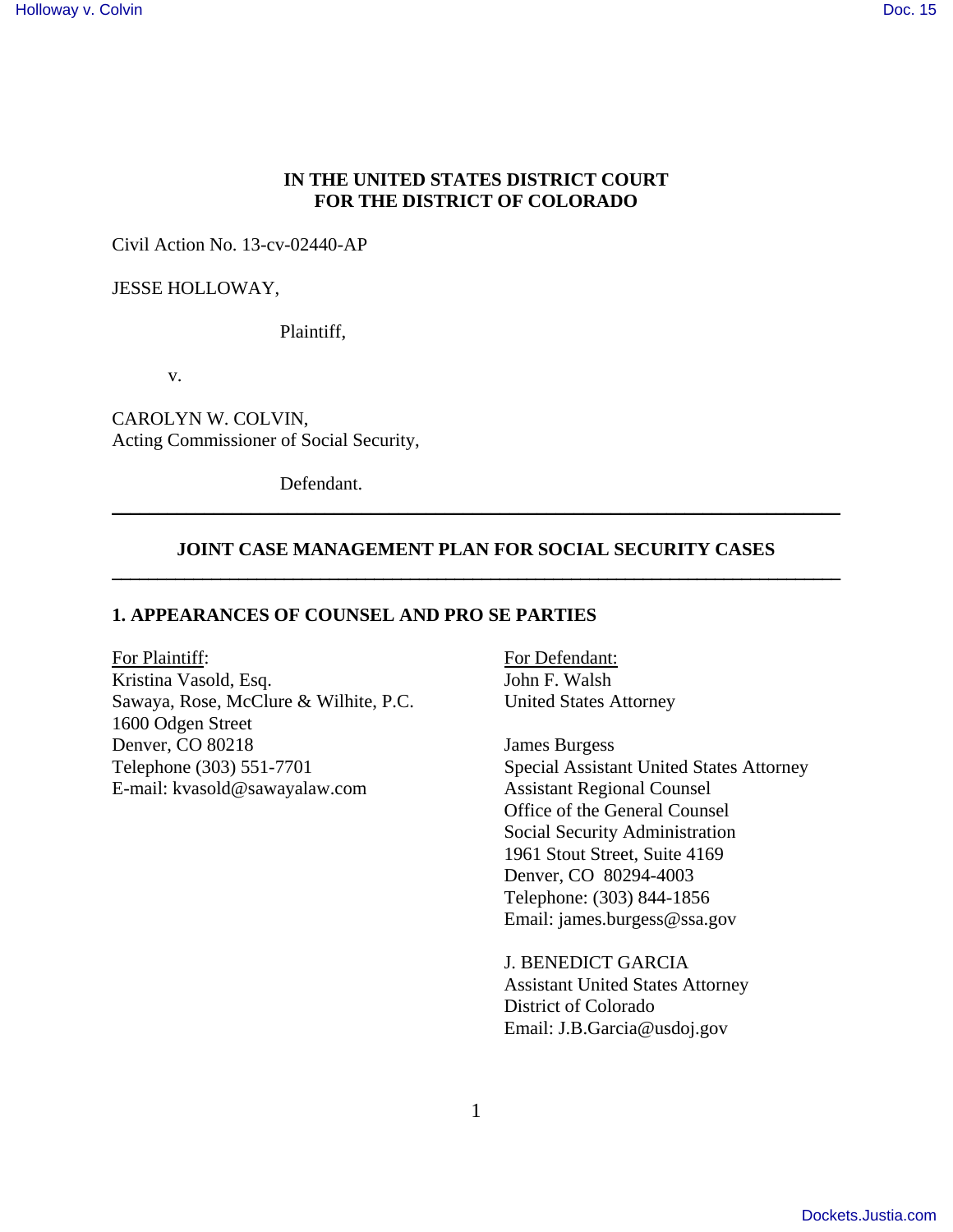### **2. STATEMENT OF LEGAL BASIS FOR SUBJECT MATTER JURISDICTION**

The Court has jurisdiction based on section 205(g) of the Social Security Act, 42 U.S.C. 405(g).

## **3. DATES OF FILING OF RELEVANT PLEADINGS**

- **A. Date Complaint Was Filed:** September 6, 2013
- **B. Date Complaint Was Served on U.S. Attorney's Office:** September 23, 2013
- **C. Date Answer and Administrative Record Were Filed:** November 7, 2013

### **4. STATEMENT REGARDING THE ADEQUACY OF THE RECORD**

The parties, to the best of their knowledge, state that the administrative record is complete and accurate.

### **5. STATEMENT REGARDING ADDITIONAL EVIDENCE**

The parties do not anticipate submitting additional evidence.

### **6. STATEMENT REGARDING WHETHER THIS CASE RAISES UNUSUAL CLAIMS OR DEFENSES**

The parties, to the best of their knowledge, do not believe this case raises unusual claims or defenses.

## **7. OTHER MATTERS**

There are no other matters anticipated. Plaintiff's current claim does not involve any prior judicial proceedings.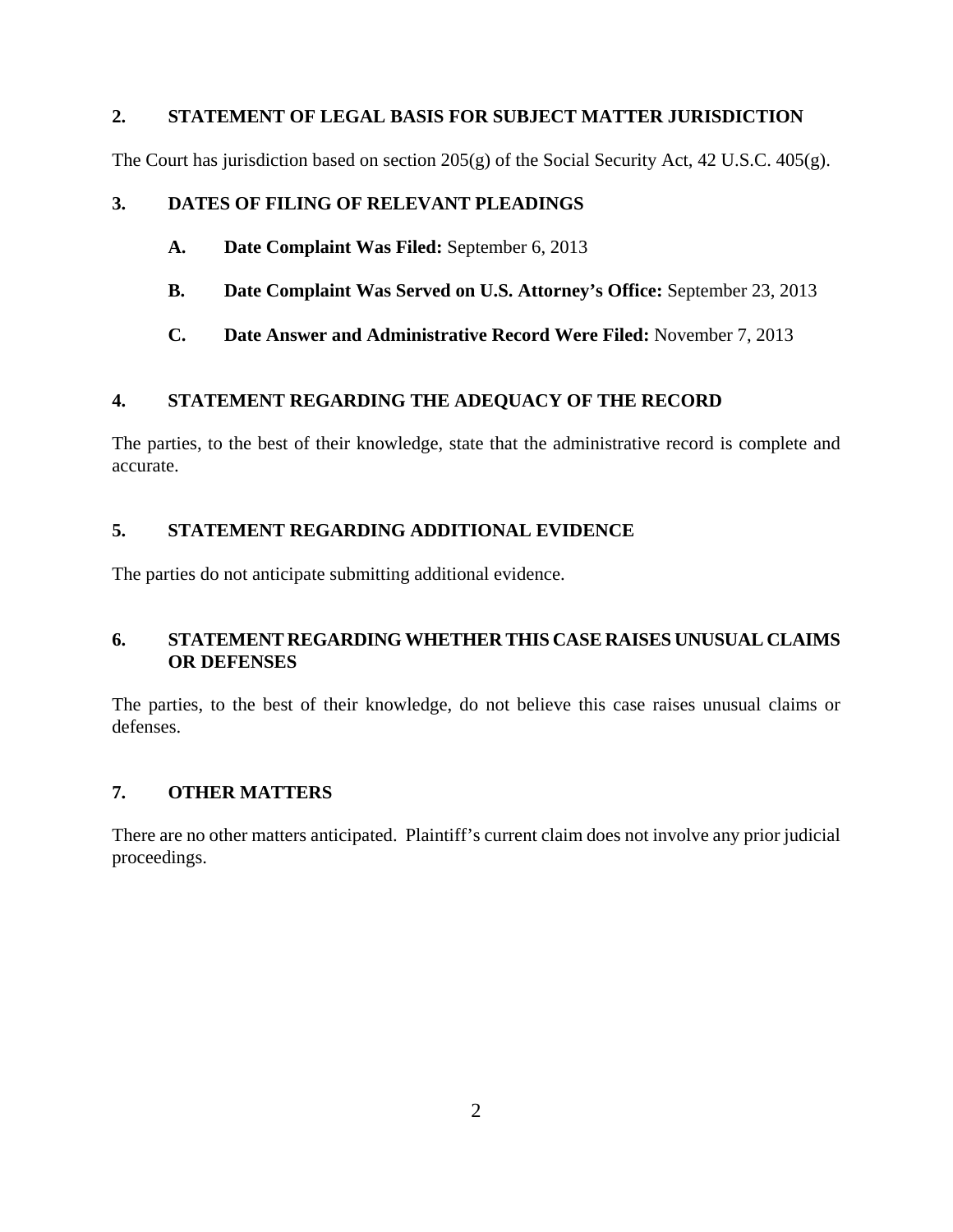### **8. BRIEFING SCHEDULE**

Attorneys for both parties agree to the following proposed briefing schedule:

- **A. Plaintiff's Opening Brief Due:** January 3, 2014
- **B. Defendant's Response Brief Due:** February 3, 2014
- **C. Plaintiff's Reply Brief (If Any) Due:** February 18, 2014

# **9. STATEMENTS REGARDING ORAL ARGUMENT**

- **A. Plaintiff's Statement:** Plaintiff does not request oral argument.
- **B. Defendant's Statement:** Defendant does not request oral argument.

# **10. CONSENT TO EXERCISE OF JURISDICTION BY MAGISTRATE JUDGE**

All parties have not consented to the exercise of jurisdiction of a United States Magistrate Judge.

## **11. OTHER MATTERS**

THE PARTIES FILING MOTIONS FOR EXTENSION OF TIME OR CONTINUANCES MUST COMPLY WITH D.C.COLO.LCivR 7.1(C) BY SUBMITTING PROOF THAT A COPY OF THE MOTION HAS BEEN SERVED UPON THE MOVING ATTORNEY'S CLIENT, ALL ATTORNEYS OF RECORD, AND ALL PRO SE PARTIES.

## **12. AMENDMENTS TO JOINT CASE MANAGEMENT PLAN**

The parties agree that the Joint Case Management Plan may be altered or amended only upon a showing of good cause.